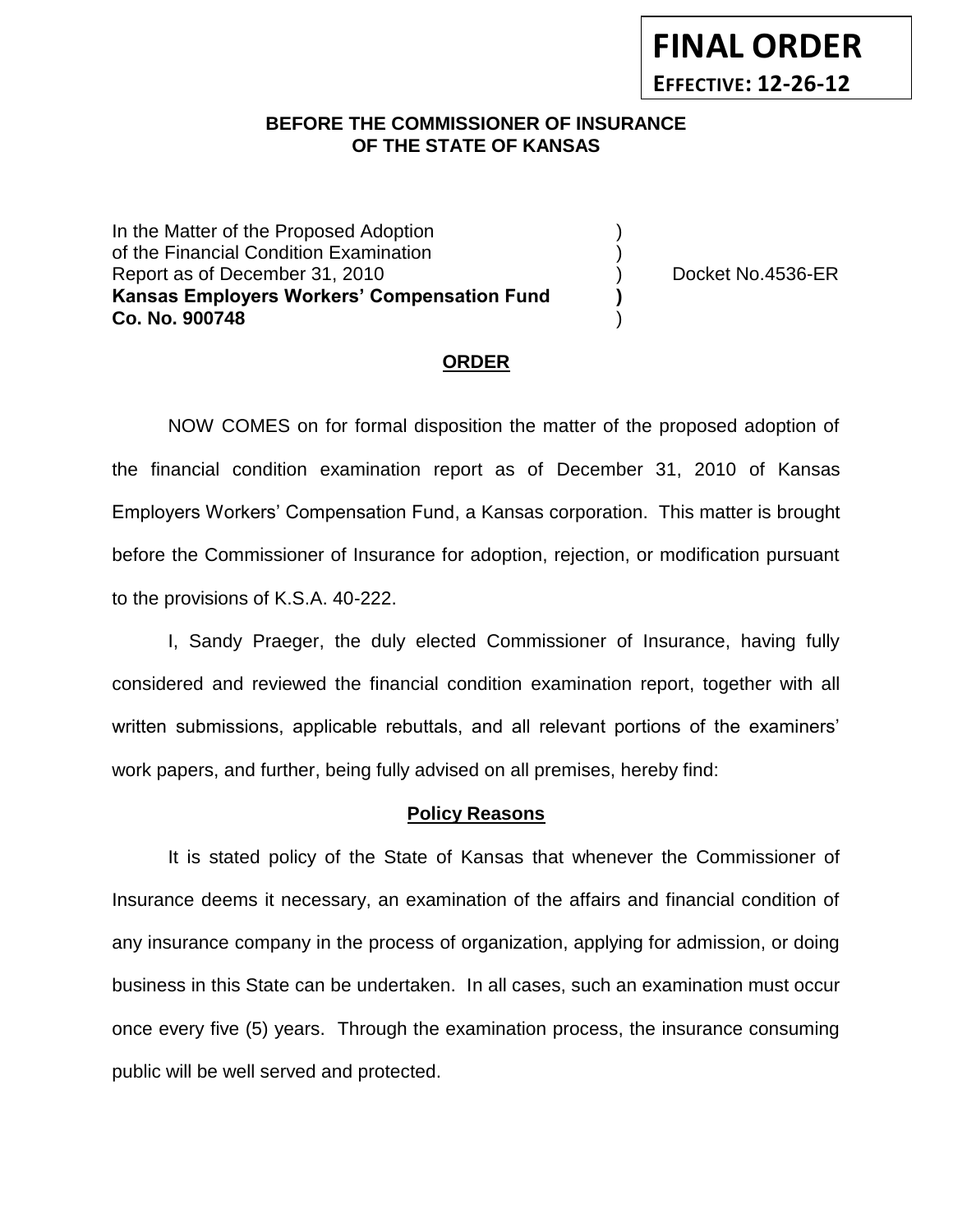#### **Findings of Fact**

1. The Commissioner of Insurance has jurisdiction over this matter pursuant to K.S.A. 40-222.

2. An examination of Kansas Employers Workers' Compensation Fund was undertaken by the Kansas Insurance Department and was completed on February 10, 2012.

3. The examiner-in-charge tendered and filed with the Kansas Insurance Department a verified written report of the examination within thirty (30) days following completion of the examination, to wit; May 4, 2012.

4. Following receipt of the verified report, the Kansas Insurance Department transmitted the report to Kansas Employers Workers' Compensation Fund on June 6, 2012, with a duly executed notice advising the company of its opportunity to prepare and submit to the Kansas Insurance Department a written submission or rebuttal with respect to any and all matters contained in the report. Kansas Employers Workers' Compensation Fund was further advised that any written submission or rebuttal needed to be filed with the Kansas Insurance Department no later than thirty (30) days after receipt of the verified report.

5. Kansas Employers Workers' Compensation Fund did not file a written acceptance of the verified report.

6. Within thirty (30) days of the end of the time period allowed for written submission or rebuttal, the Commissioner of Insurance fully reviewed the report, together with all written submissions and rebuttals provided by Kansas Employers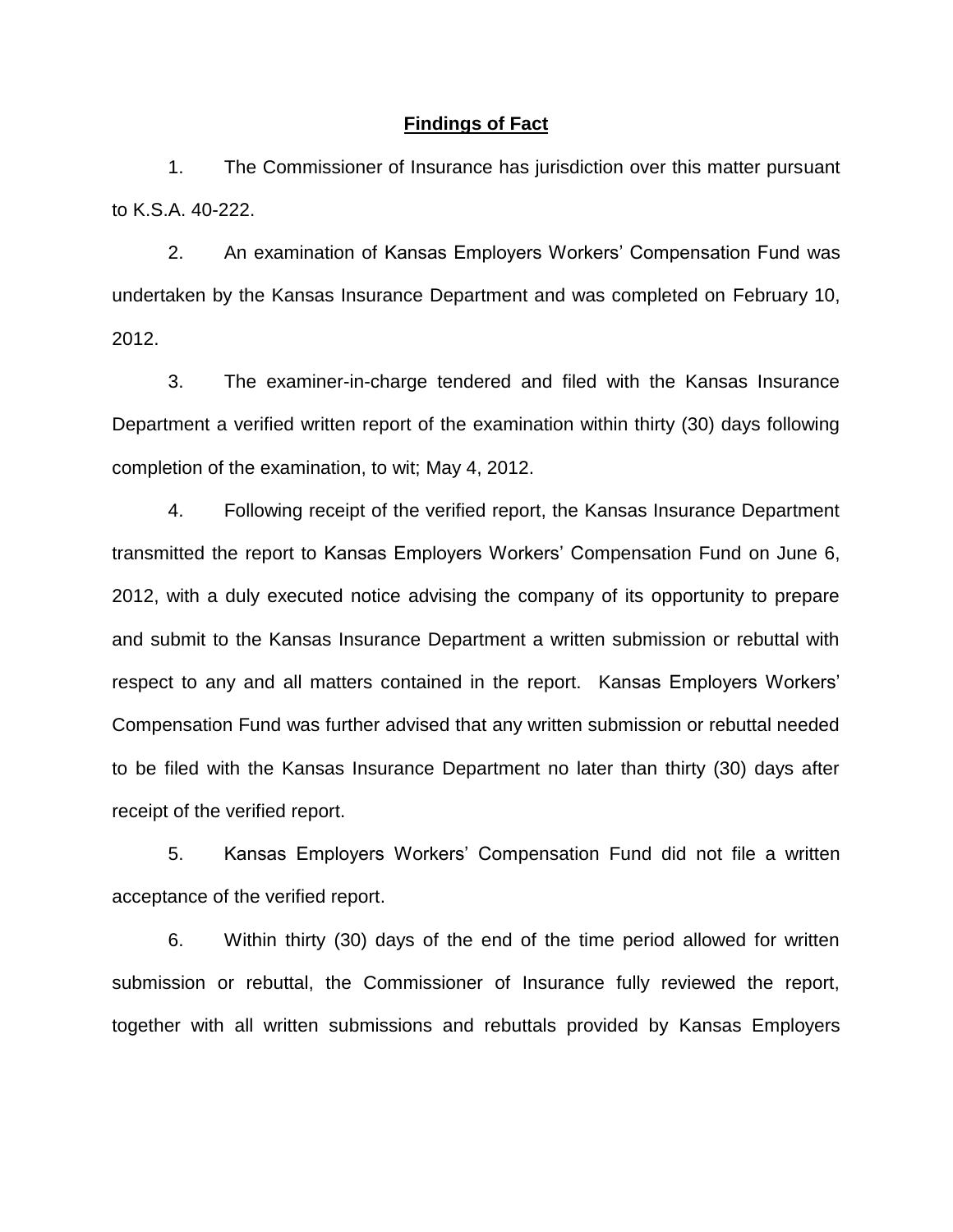Workers' Compensation Fund. The Commissioner of Insurance further reviewed all relevant workpapers.

7. No other written submissions or rebuttals were submitted by Kansas Employers Workers' Compensation Fund.

8. Effective May 17, 2012, Kansas Employers Workers' Compensation Fund discontinued writing any new business and will be in run-off until all claims have been settled. The members of Kansas Employers Workers' Compensation Fund were notified in writing of such discontinuance of business.

## **Applicable Law**

K.S.A. 40-222(k)(2) provides:

"Within 30 days of the end of the period allowed for the receipt of written submissions or rebuttals, the commissioner shall fully consider and review the report, together with any written submissions or rebuttals and any relevant portions of the examiners workpapers and enter an order:

(A) Adopting the examination report as filed or with modification or corrections. If the examination report reveals that the company is operating in violation of any law, regulation or prior order of the commissioner, the commissioner may order the company to take any action the commissioner considers necessary and appropriate to cure such violations; or

(B) rejecting the examination report with directions to the examiners to reopen the examination for purposes of obtaining additional data, documentation or information, and refiling pursuant to subsection (k); or

(C) call and conduct a fact-finding hearing in accordance with K.S.A. 40-281 and amendments thereto for purposes of obtaining additional documentation, data, information and testimony."

# **Conclusion of Law**

9. Based upon the Findings of Fact enumerated in paragraphs #1 through

#8 and the cited applicable law,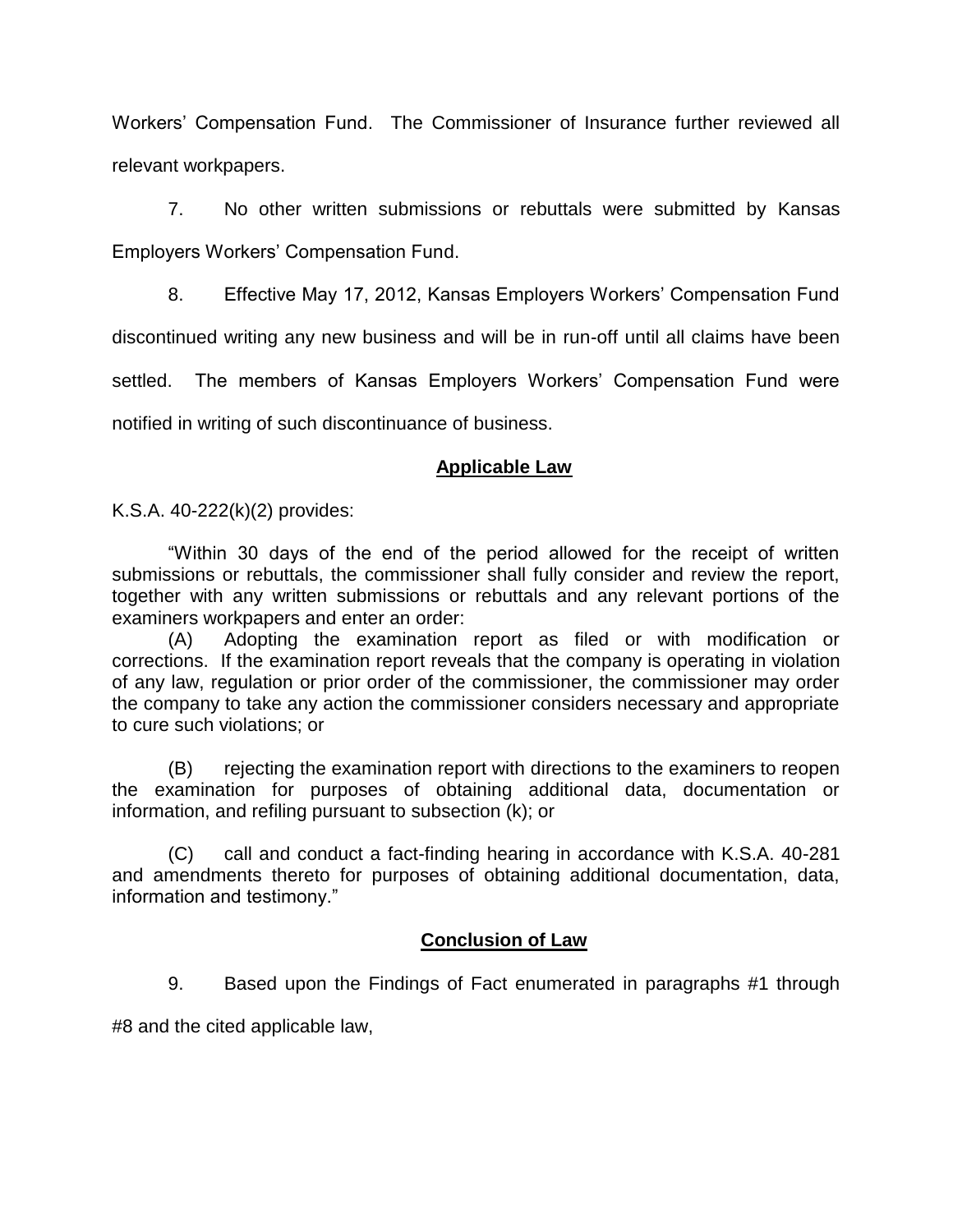# **IT IS THEREFORE, BY THE COMMISSIONER OF INSURANCE, ORDERED THAT:**

1. The financial condition examination report as of December 31, 2010 of Kansas Employers Workers' Compensation Fund, hereby is adopted.

2. The Commissioner of Insurance retains jurisdiction over this matter to issue any and all further Orders deemed appropriate or to take such further action necessary to dispose of this matter.

3. Pursuant to KSA 77-415(b)(2)(A), this order is designated by KID as

precedent.

**IT IS SO ORDERED THIS 7th DAY OF DECEMBER, 2012 IN THE CITY OF TOPEKA, COUNTY OF SHAWNEE, STATE OF KANSAS.**



DEPARTMENT VON J/S/ Sandy Praeger\_\_\_\_\_\_\_\_\_\_\_ Sandy Praeger 7. Commissioner of Insurance

By:

\_/s/ Zachary J.C. Anshutz\_\_\_\_\_\_\_\_\_\_\_\_ Zachary J. C. Anshutz General Counsel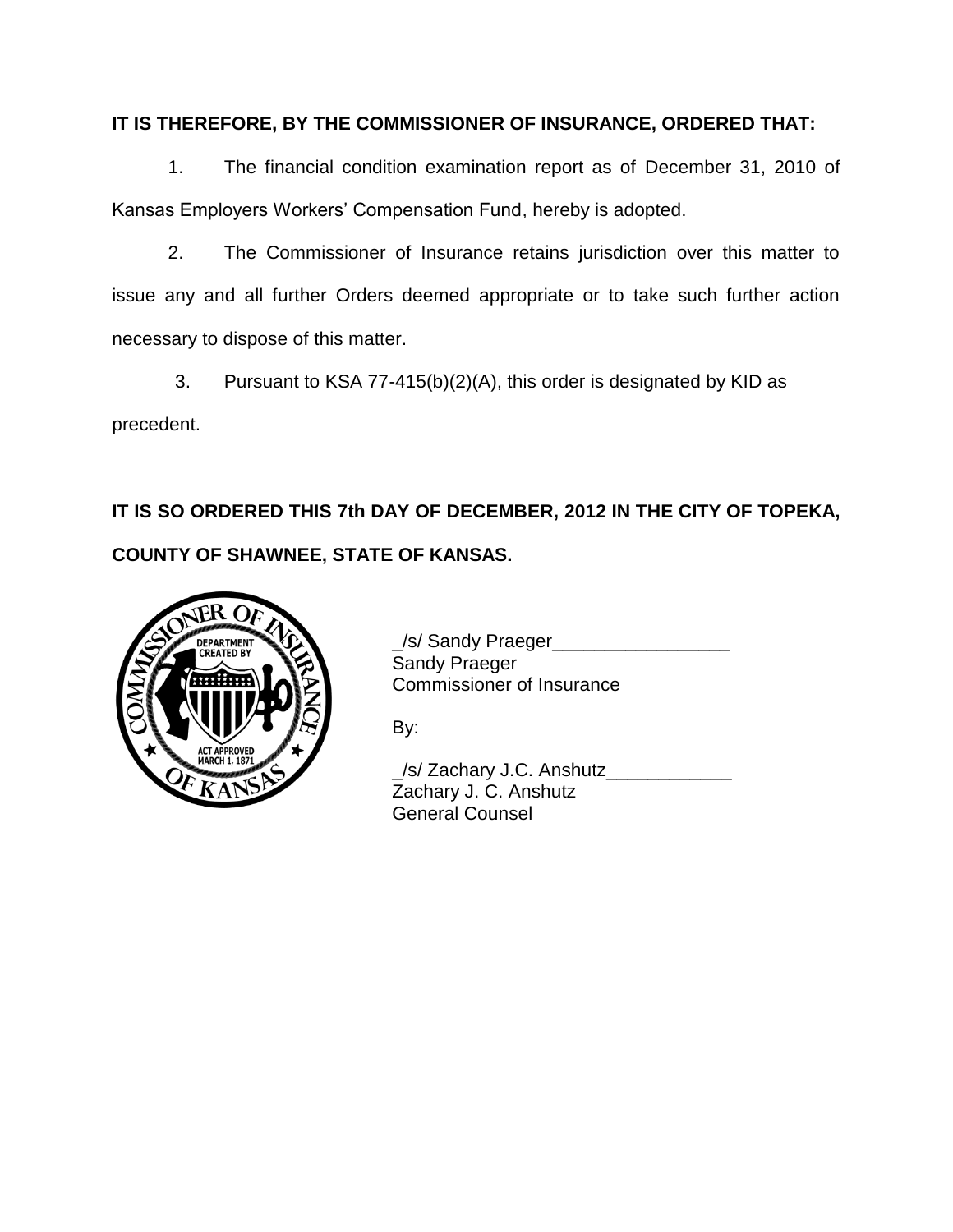### **NOTICE OF RIGHTS TO HEARING AND REVIEW**

**Within fifteen (15) days of the date of service of this Order,** the Kansas Employers Workers' Compensation Fund may submit a written request for a hearing pursuant to K.S.A. 77-537 and K.S.A. 77-542. Any request for a hearing should be addressed to the following:

Zachary J.C. Anshutz, General Counsel Kansas Insurance Department 420 S.W.  $9^{th}$  Street Topeka, Kansas 66612

If a hearing is requested, the Kansas Insurance Department will serve notice of the time and place of the hearing and information on procedures, right of representation, and other rights of parties relating to the conduct of the hearing.

**If a hearing is not requested in the time and manner stated above, this Order shall become effective as a Final Order, without further notice, upon the expiration of time for requesting a hearing.** In the event the Company files a Petition for Judicial Review, pursuant to K.S.A. 77-613(e), the agency officer to be served on behalf of the Kansas Insurance Department is

Zachary J.C. Anshutz, General Counsel Kansas Insurance Department 420 S.W. 9<sup>th</sup> Street Topeka, Kansas 66612